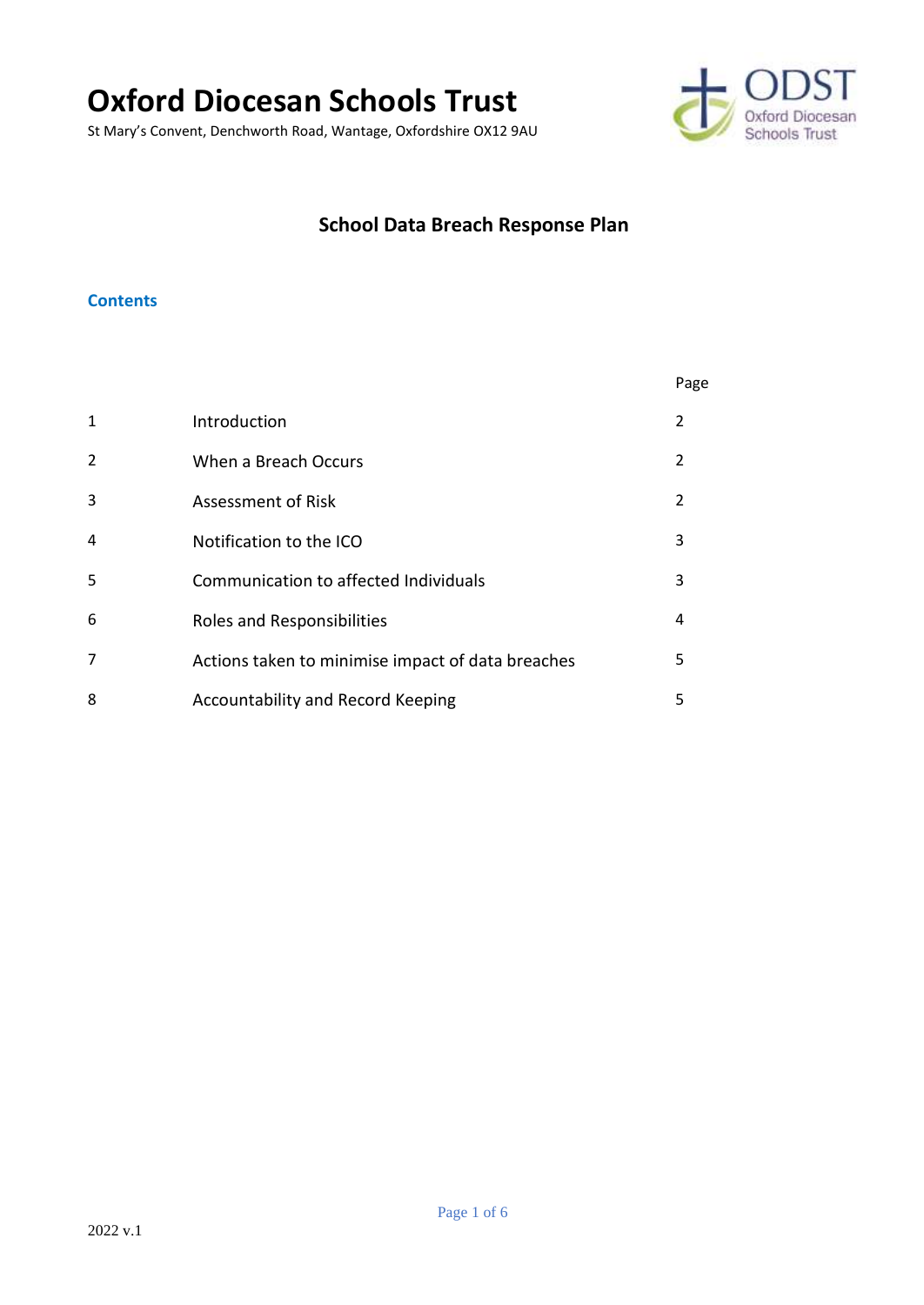#### **1. Introduction**

This data breach response plan sits alongside our Data Protection Policy which it should be read in conjunction with. If you have any queries, please contact < add name> our school's Data Protection Lead in the first instance.

The General Data Protection Regulation (GDPR) defines a personal data breach as:

*"a breach of security leading to the accidental or unlawful destruction, loss, alteration, unauthorised disclosure of, or access to, personal data transmitted, stored or otherwise processed."*

A breach of personal data is a type of security incident and falls into one of three categories:

- "Confidentiality breach" an unauthorised or accidental disclosure of, or access to, personal data
- "Integrity breach" an unauthorised or accidental alteration of personal data
- "Availability breach" an accidental or unauthorised loss of access to, or destruction of personal data.

A breach may concern the confidentiality, integrity and availability of personal data at the same time, or any combination. It can be the result of both accidental and deliberate causes.

Some examples of personal data breaches include:

- access by an unauthorised third party (including the malicious acts of hackers and scammers)
- deliberate or accidental action (or inaction) by a controller or processor
- sending personal data to an incorrect recipient
- computing/mobile devices containing personal data being lost or stolen
- alteration of personal data without permission
- loss of availability of personal data, e.g., when it has been encrypted by ransomware, or accidentally lost or destroyed (including natural disasters such as fire and flood).

Under the GDPR any breach of personal data requires mandatory notification to our supervisory authority, the Information Commissioner's Office (ICO); unless the breach is unlikely to result in a risk to the rights and freedoms of individuals

#### **2. When a Breach of Personal Data Occurs**

As soon as the school are aware\* that a breach of personal data has occurred, you will immediately seek to contain the incident and also assess the risk to the rights and freedoms of the individual(s) involved.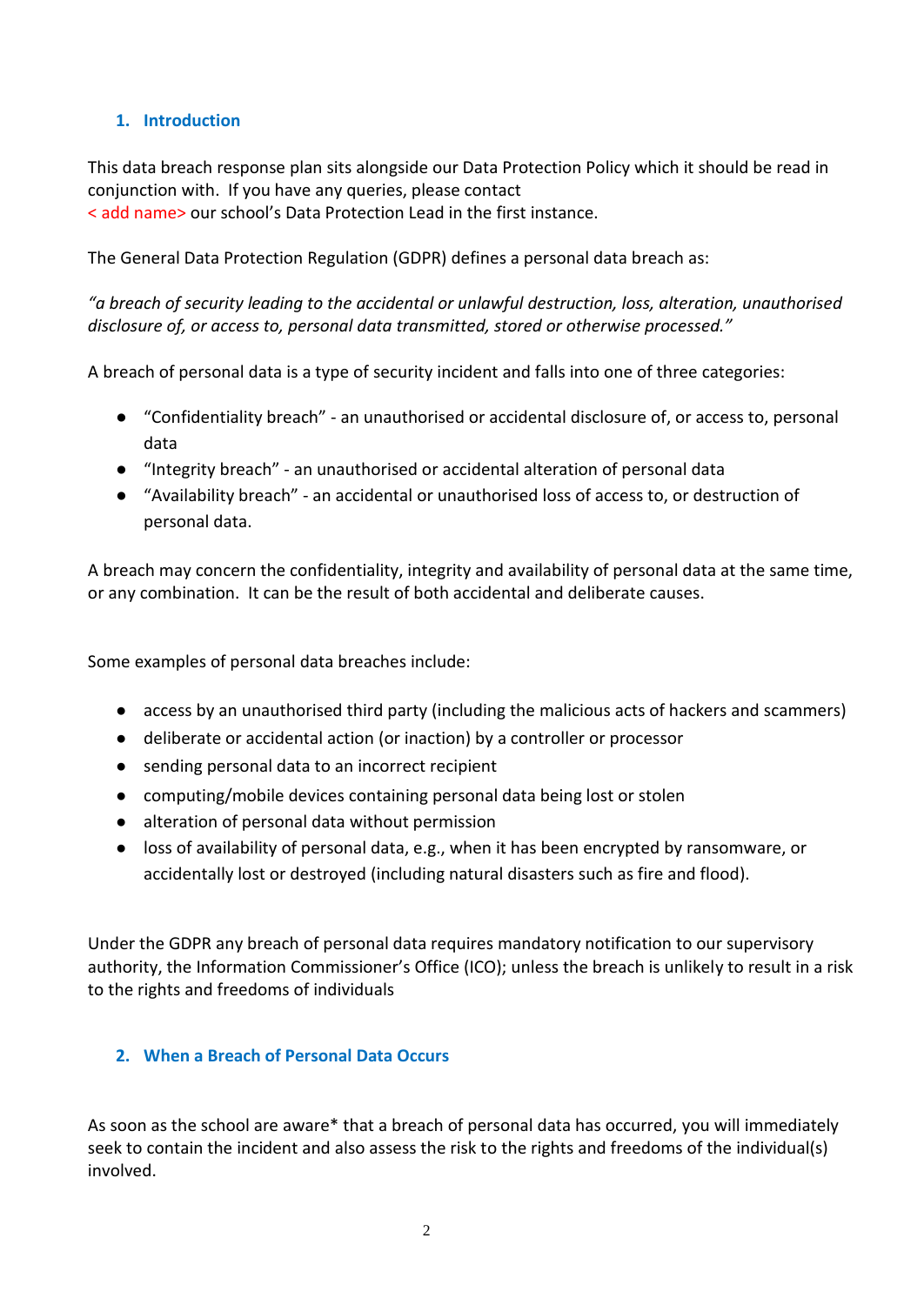\*Awareness of a breach occurs when we have a reasonable degree of certainty that a breach has occurred.

The GDPR requires us to use our resources to ensure the school are 'aware' of a data breach in a timely manner. In some cases, it will be relatively clear from the outset that there has been a breach, whereas in others, it may take some time to establish if personal data have been compromised.

A data incident/breach may occur during school holidays when the school is closed, or there is a reduced number of staff available. The school will ensure that all members of staff have the contact details of the Data Protection Lead and DPO so that any incident/breach can still be dealt with appropriately. These contact details are also included in our Data Protection Policy and Privacy Notices, which are available on our website.

#### **3. Assessment of Risk**

The risk from a breach is assessed on a case-by-case basis and both the severity of the potential impact on the rights and freedoms of the individuals and the likelihood will be considered.

When assessing the risk to individuals as a result of a personal data breach the school will consider:

- The type of breach
- The nature, sensitivity, and volume of the personal data
- How easy it is to identify individuals
- The severity of consequences for individuals
- Special characteristics of the individual, e.g., if they are children
- Any special characteristics of our school
- The number of affected individuals.

A breach is likely to result in a risk to the rights and freedoms of individuals if it could result in physical, material or non-material (e.g., Emotional) damage. In particular:

- Loss of control over personal data
- Limitation or deprivation of individuals' rights
- Discrimination
- Identity theft or fraud
- Financial loss
- Damage to reputation
- Unauthorised reversal of pseudonymisation
- Loss of confidentiality of personal data protected by professional secrecy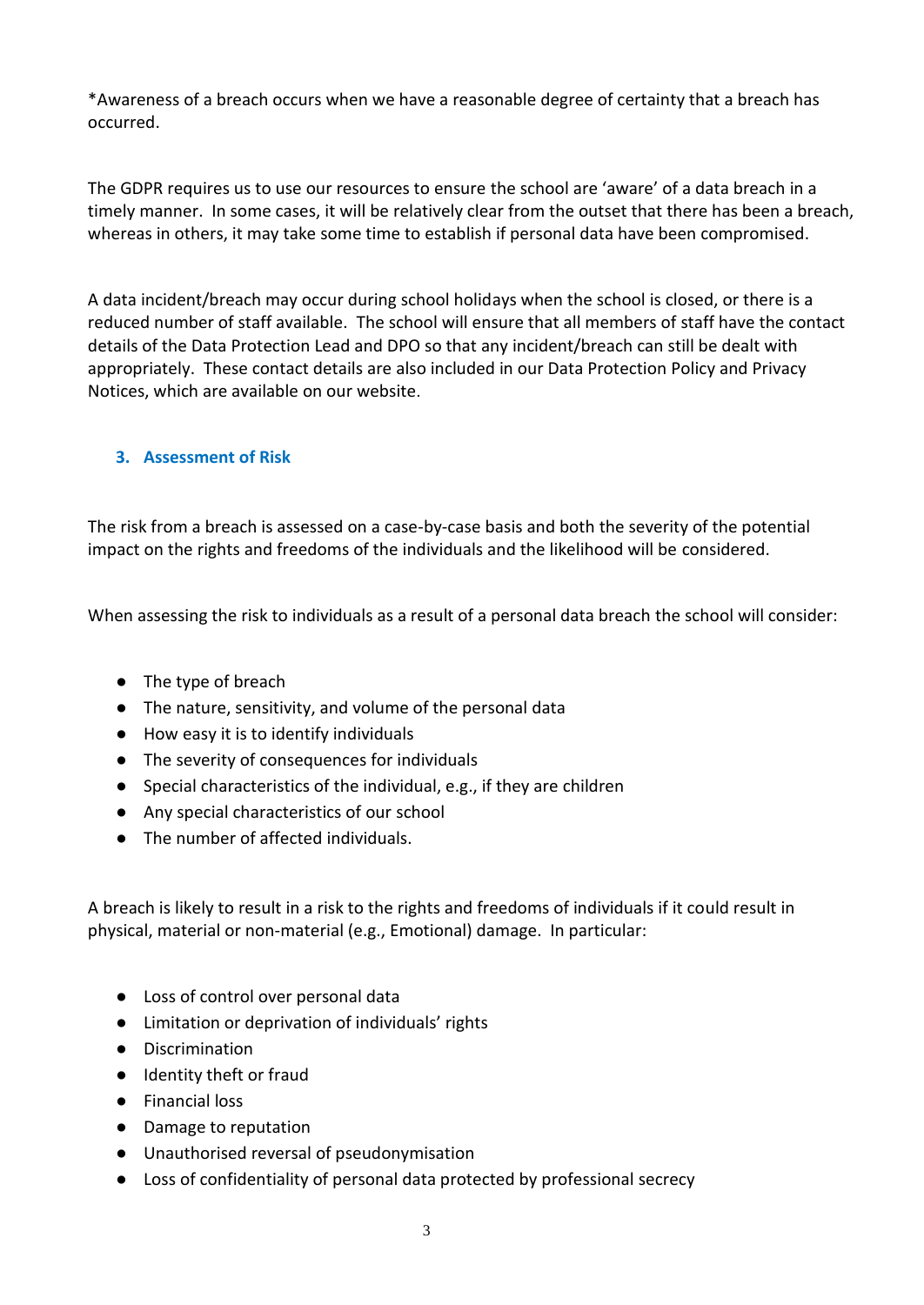● Any other significant economic or social disadvantage.

Where special category data\* is involved, the GDPR states that such damage should be considered to be likely to occur.

\*Special category data is data that is considered more sensitive and requires greater protection: racial or ethnic origin, political opinion, religion or philosophical beliefs, trade union membership, genetic data, data concerning health or sex life, or biometric data used for identification purposes. Data relating to criminal convictions is afforded similar special protection.

#### **4. Notification to the ICO**

As a result of this assessment, if the school believe that there is a risk to the rights and freedoms of the individual(s), we (i.e., the school and DPO) will notify the Information Commissioner's Office, as required under the GDPR. If there is in any doubt, the school always err on the side of caution and notify the DPO.

Where a breach is reportable to the ICO, the school must inform the DPO without delay and, where feasible, not later than 72 hours after becoming aware of the breach.

As a minimum, the school must include in our notification:

- description of the nature of the personal data breach including, where possible:
	- categories and approximate number of individuals concerned
	- categories and approximate number of personal data records concerned
- description of the likely consequences of the personal data breach
- description of the measures that have been, or will be taken, to deal with the breach and mitigate any possible adverse effects on the individual(s) concerned.

The GDPR makes no allowance in the statutory reporting timescale of 72 hours for breaches that occur during school holidays. Therefore, it is important that staff contact the school Data Protection Lead and the Trust's DPO as soon as possible.

#### **5. Communication to affected individuals**

Where a data breach is likely to result in a high risk to the rights and freedoms of individuals, affected individuals will be advised as soon as possible. The school will provide:

- A description of the nature of the breach
- A description of the likely consequences of the breach
- A description of the measures taken or proposed to be taken, by the school to address the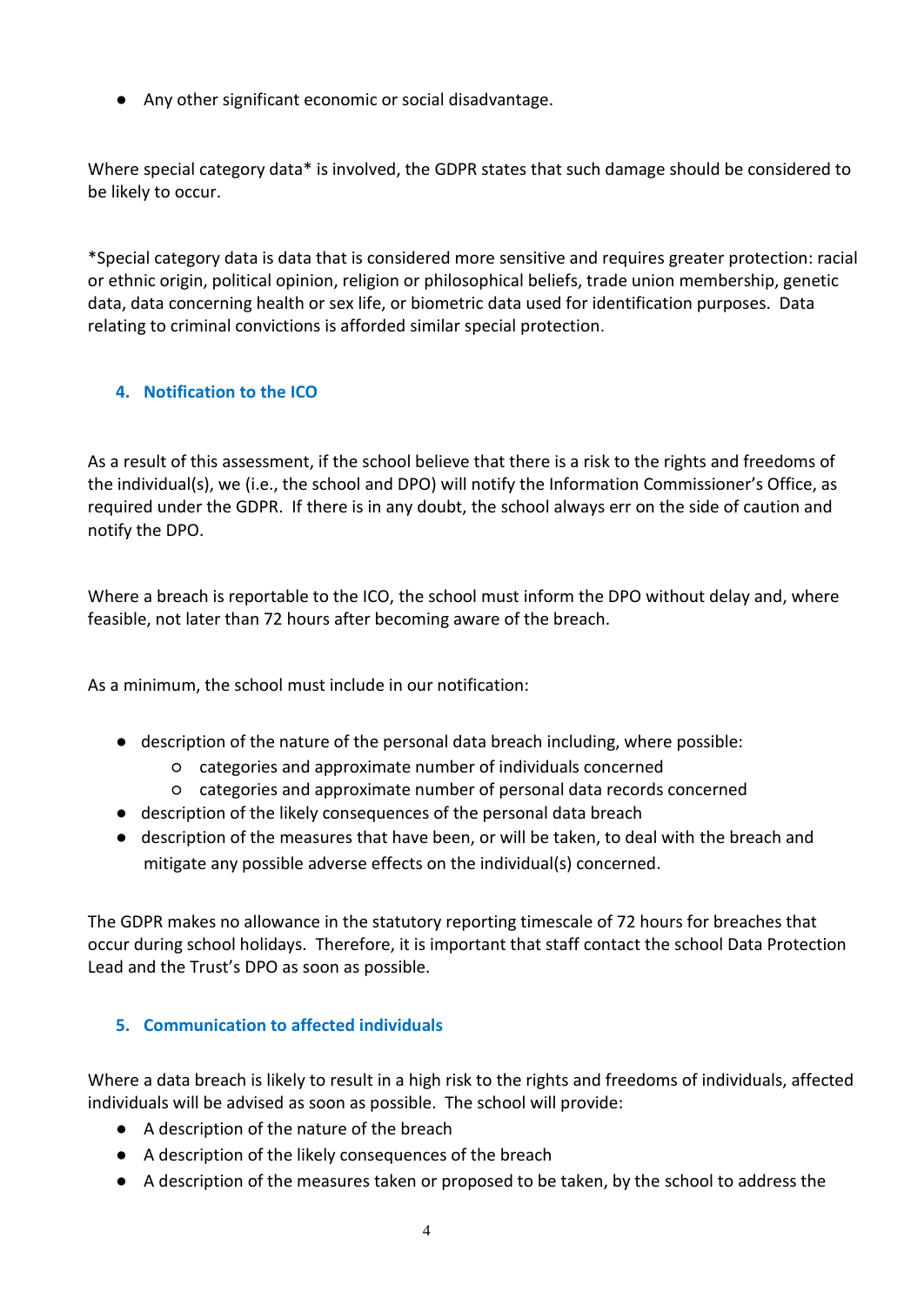breach and mitigate any possible adverse effects.

The school will also consider what specific advice can be provided to individuals to help them protect themselves, such as resetting passwords where access credentials have been compromised.

### **6. Roles and Responsibilities**

**All Staff** - if any member of staff believes a breach of personal data has occurred, or might have occurred, they must immediately notify the Data Protection Lead < insert name and details>, who will liaise with the Data Protection Officer:

#### **DPO - Mike Bingham, Operations Manager, ODST, [mike.bingham@oxford.anglican.org,](mailto:mike.bingham@oxford.anglican.org) Dpo.odst@oxford.anglican.org 07342 997243**

If members of staff receive personal data sent in error, they must alert the sender and the **Data Protection Lead** as soon as they become aware of the error.

The **Data Protection Lead**, with the support of colleagues, will investigate the report, and determine whether a breach has occurred. To decide, they will consider whether personal data has been accidentally or unlawfully:

- o Lost
- o Stolen
- o Destroyed
- o Altered
- o Disclosed, or made available where it should not have been
- o Made available to unauthorised people.

The **Data Protection Lead** will make all reasonable efforts to contain and minimise the impact of the breach, assisted by relevant staff members or data processors where necessary.

In discussion with the **Data Protection Lead**, the **DPO** will assess the potential consequences of the breach and advise whether the breach needs to be reported to the ICO.

If the breach is likely to be a risk to the people's rights and freedoms, the **DPO** will notify the ICO.

Where a breach is likely to result in a high risk to people's rights and freedoms, the **Data Protection Lead** will promptly inform, in writing, all individuals whose personal data has been breached. This notification will include:

- A description of the likely consequences of the personal data breach
- A description of the measures that have been, or will be, taken to deal with the data breach and mitigate any possible adverse effects on the individual(s) concerned.
- The **Data Protection Lead** will notify any relevant third parties who can help mitigate the loss to individuals – for example, the police, insurers, banks or credit card companies.